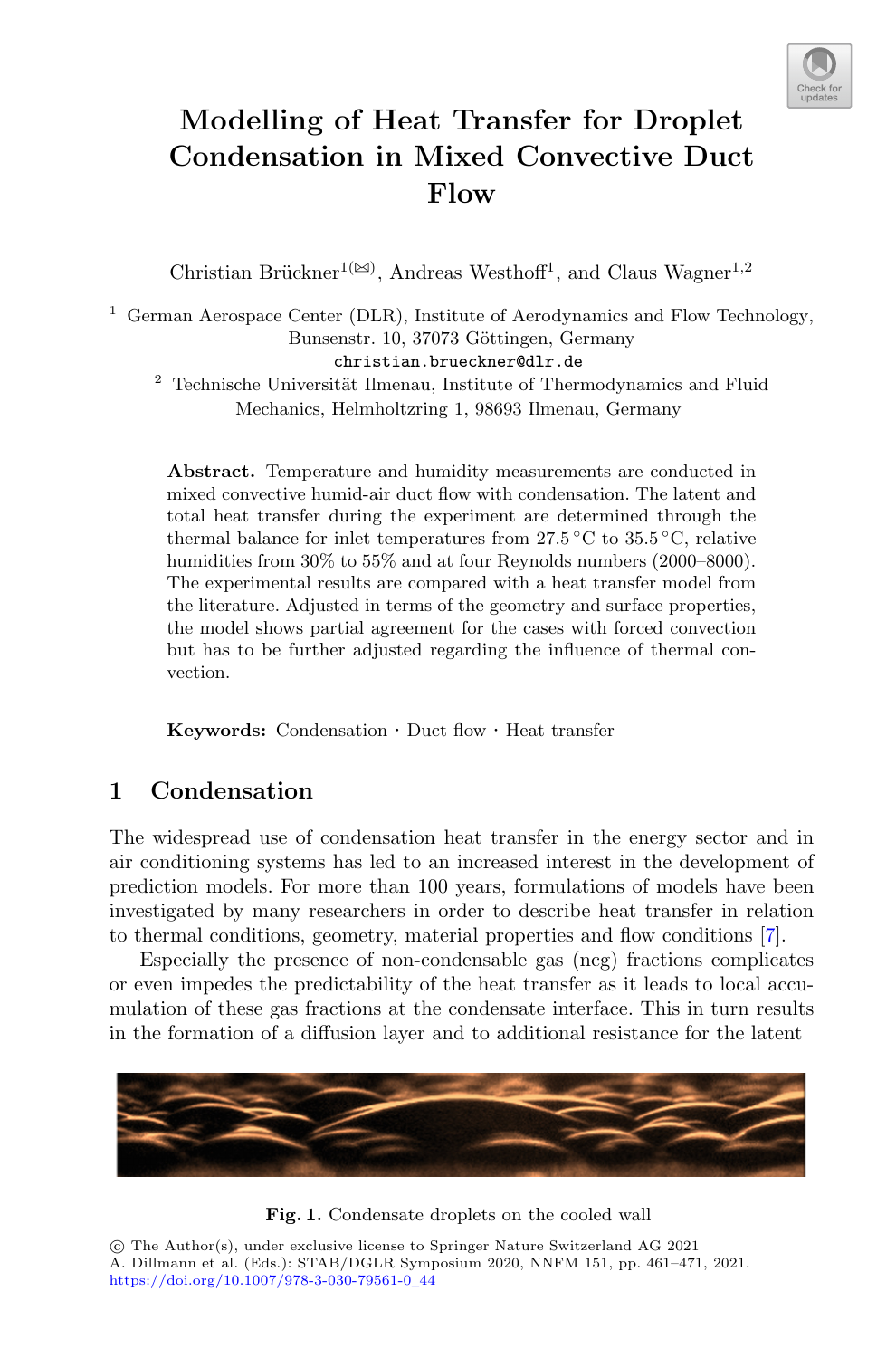| Nomenclature              |                                                                        |                 |                                    |
|---------------------------|------------------------------------------------------------------------|-----------------|------------------------------------|
|                           | <b>Dimensionless Numbers</b>                                           | $\beta$         | thermal expansion coeffi-<br>cient |
| Gr                        | $\frac{g\,\beta (T_{in}-T_w)d_h^3}{\nu^2_{air}}$<br>Grashof            | $\gamma$        | surface tension                    |
| Nu                        | $hd_h$<br><b>Nusselt</b><br>$\lambda_{\mathit{air}}$                   | $\eta$          | dynamic viscosity                  |
| Pr                        | $\frac{\eta c_p}{\lambda_{air}}$<br>Prandtl                            | $\lambda_{air}$ | thermal conductivity               |
| Re                        | $Ud_h$<br>Reynolds                                                     | $\nu$           | kinematic viscosity                |
| $R_i$                     | Richardson                                                             | $\theta$        | contact angle                      |
| Sc                        | $\frac{\frac{e}{\nu}}{\frac{Re^2}{D}}$<br>Schmidt                      | $\zeta$         | contact line radius                |
| Subscripts<br>Symbols     |                                                                        |                 |                                    |
|                           |                                                                        | a               | ambient                            |
| $\boldsymbol{A}$<br>$B_i$ | area<br>mass transfer driving force $\mathop{\mathrm{air}}\limits_{-}$ |                 | airflow                            |
| $\overline{C}$            | correction factor                                                      | D               | drag                               |
|                           | heat capacity                                                          | d               | droplet                            |
| $c_p$<br>$C_D$            | drag coefficient                                                       | dp              | dewpoint                           |
| $\overline{D}$            | diffusion coefficient                                                  | $\mathbf{g}$    | gravity                            |
| $d_h$                     | hydraulic diameter                                                     | $\mathbf{i}$    | condensate interface               |
| $\overline{F}$            | force                                                                  | in              | inlet                              |
| $\mathfrak{g}$            | gravitational acceleration                                             | lat             | latent heat transfer               |
| H                         | (duct) height                                                          | nc              | non-condensable fraction           |
| h                         | heat transfer coefficient                                              | V <sub>O</sub>  | outlet                             |
| $h_v$                     | heat of evaporation                                                    | <b>OW</b>       | opposite wall                      |
| L                         | duct length                                                            | sen             | sensible heat                      |
| $\dot{m}$                 | mass flow                                                              | S               | surface tension                    |
| $\dot{q}$                 | heat flux                                                              | test            | test section                       |
| $\overline{r}$            | radius                                                                 | t.              | total                              |
| T                         | temperature                                                            | water           | water fraction                     |
| $\boldsymbol{\mathit{u}}$ | bulk velocity                                                          | W               | cooled wall                        |
| Ϋ́                        | volume flow                                                            | x,0             | begin of test section              |
| W                         | duct width                                                             | x,L             | end of test section                |
| $\overline{w}$            | mass fraction                                                          | x,m             | mean of test section               |
|                           |                                                                        |                 |                                    |

heat transfer. In case of very high fractions of ncg, i.e. humid air, the dominant factor changes from a local depletion of vapour in the diffusion layer to convective mass transfer in the humid air, which is determined by the flow conditions. Through manipulation of the condensate substrate surface towards hydrophobic behaviour and for small rates of condensation on other surfaces, droplet condensation is observed. A sample result of droplets on a condensate substrate is shown in Fig. [1.](#page-0-0) The size of such droplets is too small to have a direct effect on the wall-bounded flow. However, the increased surface area compared to a plain wall or condensate film adds to the latent heat transfer [\[2](#page-9-1)].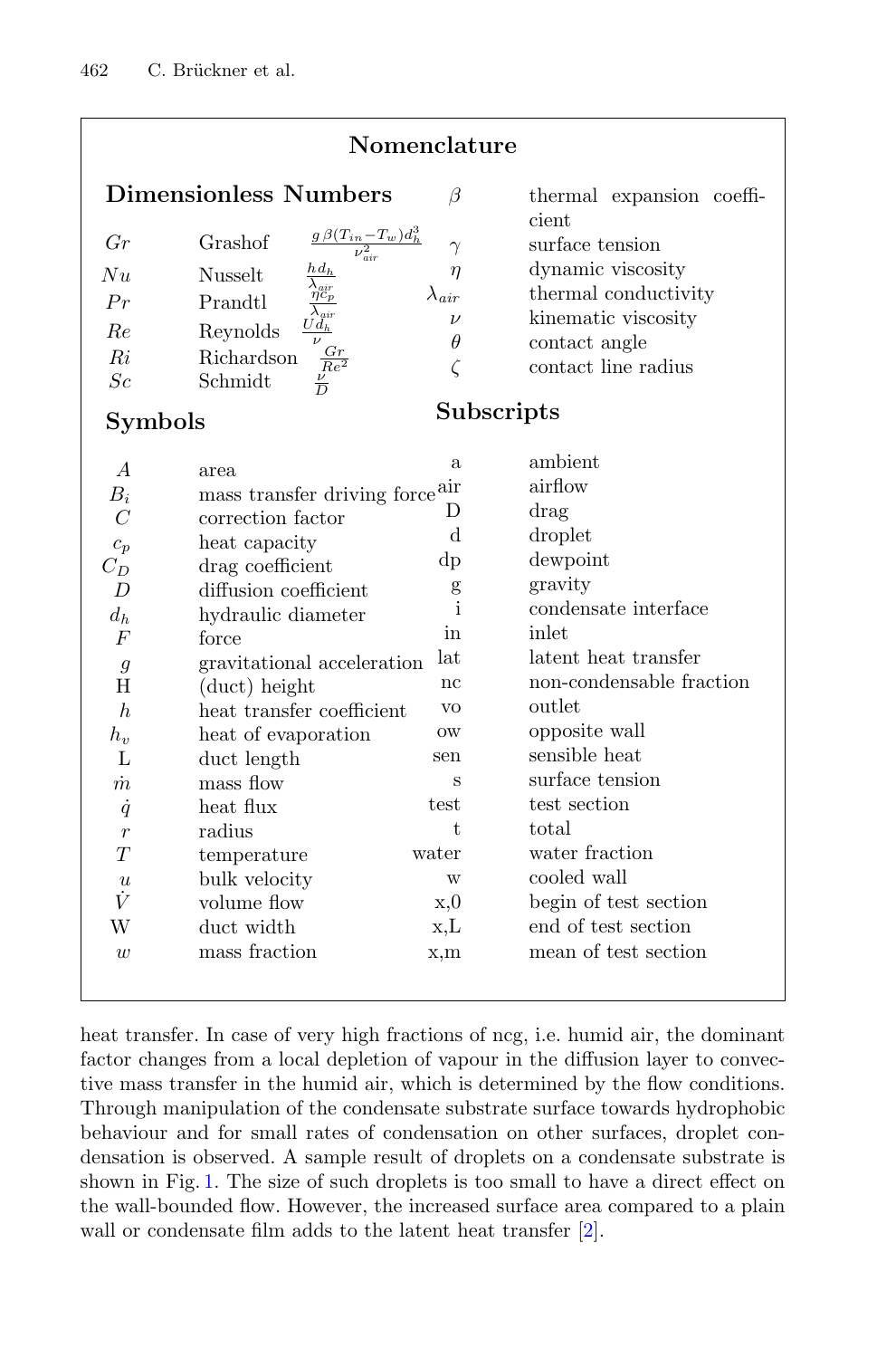Danilo et al. analysed the condensation heat transfer in turbulent convective humid air flow [\[3](#page-9-2)]. In their horizontal experiment condensate mass is increased linearly until the critical droplet size is reached. When agglomeration of the droplets starts and a continuous film forms, the global heat transfer stagnates with a reduced amount of convective heat transfer. The latent heat transfer depends on the humidity level and dominates the global heat transfer at high relative humidities. For very small droplets, no impact on the convective heat transfer was observed. Additionally, different humidity levels had no significant impact on the convective heat transfer at similar drop sizes and distributions.

#### **1.1 Model Despcription**

Eimann et al. [\[5\]](#page-9-3) used the diffusion layer model of Peterson et al. [\[8](#page-10-0)] and Caruso et al. [\[2\]](#page-9-1) and developed the model *further* based on their own condensation experiment. The experiment consists of a horizontally oriented rectangular duct with a cross section of 12 mm*×*32 mm in which a vertical cooled plate of 9 mm*×* 6 mm is installed. The cooled plate has the additional function of a heat flux sensor in order to directly record the total heat flux resulting from the latent and sensible heat. The heat flux is recorded in a Reynolds number range 3000 <  $Re < 22000$  for 36 °C to 55 °C for 36 % to 55% relative humidity.



The fundamental approach to the heat transfer for dropwise condensation is considered to be a cascade of thermal resistances, the reciprocal of which are the separate heat transfer coefficients. In Fig. [2](#page-2-0) the temperature profile between the bulk temperature  $T_b$ , the droplet interface temperature  $T_i$  and the wall temperature  $T_w$  as well as the separate thermal resistances for the droplet  $1/h_d$  and the gas-liquid interface  $1/h_q$  are illustrated schematically. The sum of the thermal resistances gives the total heat transfer coefficient  $h_t$ 

$$
h_t = \left[\frac{1}{h_d} + \frac{1}{h_g}\right]^{-1}.\tag{1}
$$

The individual heat transfer coefficients  $h<sub>g</sub>$  and  $h_d$  are determined with the help of the experimentally obtained total heat flux  $\dot{q}_t$  and the temperature of the condensate interface  $T_i$ . The partial heat fluxes are determined by the local thermal balance

$$
\dot{q}_t = h_t(T_b - T_w) = h_d(T_i - T_w) = h_g(T_b - T_i). \tag{2}
$$

Eimann et al. [\[4\]](#page-9-4) used thermographic imaging to determine the interface temperature for a given droplet size and derived a temporal and spatially

<span id="page-2-0"></span>**Fig. 2.** Scheme of the droplet condensation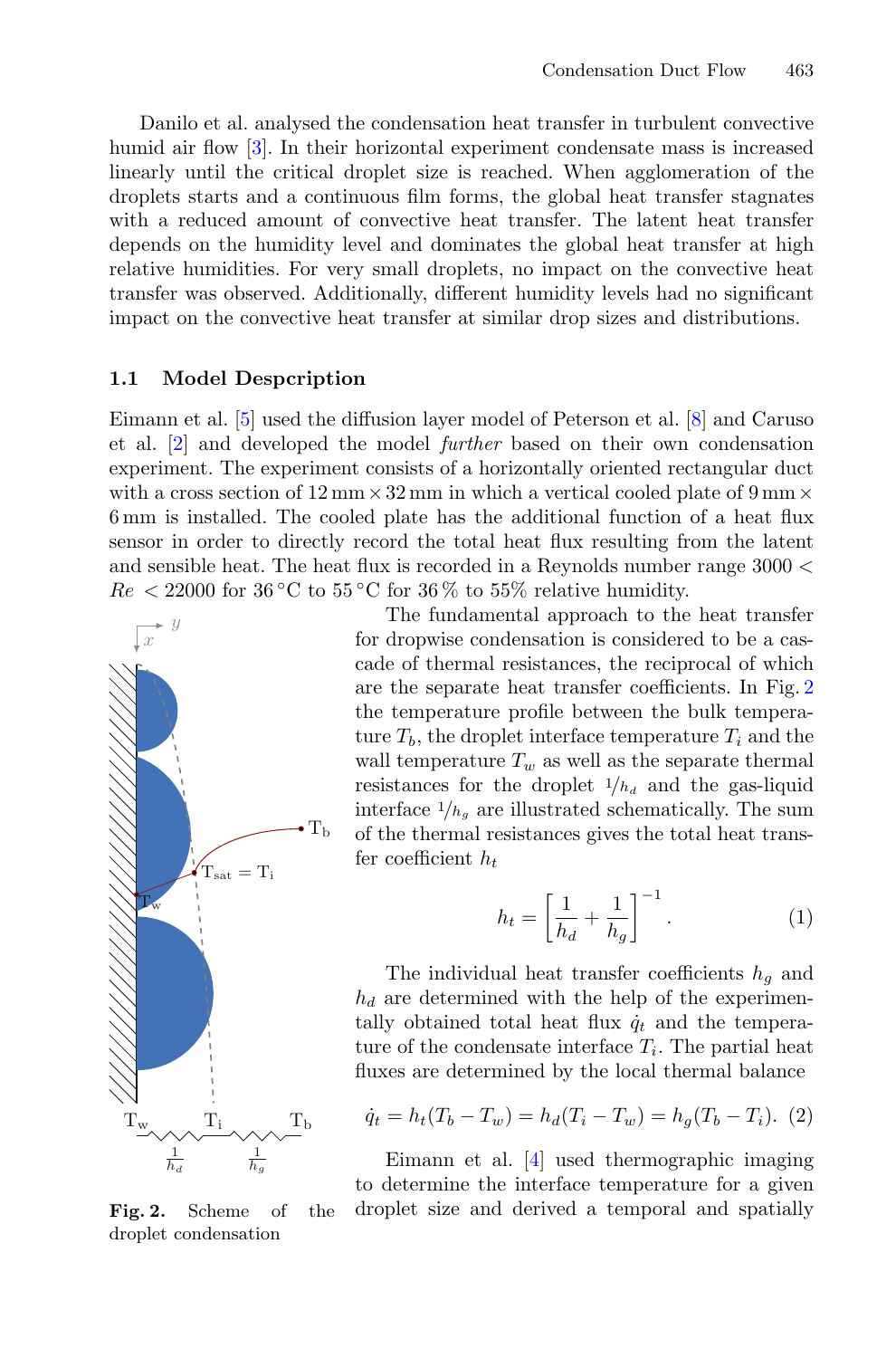averaged formulation for  $h_d$  that they extended for the parameter range of  $2000 < Re < 21400$ 

$$
h_d = \frac{0.347 Re_b}{1 + 1.75 \exp(-330.5B_i)}
$$
\n
$$
\text{with} \quad B_i = \ln\left(\frac{w_{nc,i}}{w_{nc,b}}\right). \tag{3}
$$

Here,  $B_i$  denotes the driving force for the mass transfer with  $w_{nc}$  being the mass fraction of non-condensable gas fraction at the interface and in the bulk, respectively. To calculate the mass fraction at the interface, saturation at the interface is assumed and the Gibbs-Dalton law is applied as formulated by Caruso and Di Vitale Maio [\[2](#page-9-1)].

The heat transfer coefficient at the gas-liquid interface  $h_q$  is derived from the corresponding Nusselt number  $Nu_a$ , which in turn is the sum of sensible and latent Nusselt numbers

$$
Nu_g = C(Nu_{sen} + Nu_{lat}).
$$
\n(4)

Both Nusselt numbers are determined using Nu *−* Re relations from the literature for duct flows. The correction factor  $C$  is introduced to compensate for the influence of the droplets. It is correlated with the critical droplet radius  $r_{max}$  for each case and defined as a linear function for  $0.2 < r_{max} < 1.61$  mm [\[5\]](#page-9-3).

Additionally, an iterative procedure is introduced to predict the total heat transfer coefficient based on a measured Reynolds number Re, bulk temperature  $T_b$ , wall temperature  $T_w$  and non-condensable mass fraction in the bulk  $w_{nc,b}$ .

The objective of this work is to test the model approach of Eimann et al. against the experimentally determined heat fluxes of a vertical duct flow with condensation on a cooled wall. The comparison of experimental and model data is discussed in terms of the transfer to a larger condensation surface as well as regarding the influence of thermal convection on the heat transfer.

### **2 Experimental Setup**

The experiments are performed in a vertically oriented, differentially cooled duct with a rectangular cross section. The cross section of the duct is 50*×*533 mm and the cooled surface of the test section has a length of 2.05 m [\[1\]](#page-9-5). The temperatures of the duct are controlled with a water-cooled aluminium sheet on one side and a four-zone electrically heated aluminium sheet to achieve isothermal conditions on either side. A sketch of the duct setup is shown in Fig. [3.](#page-4-0) Upstream of the test section, the inlet section ensures a well-defined, homogenous inflow and downstream of the test section, an outlet section ensures an undisturbed flow in the test section. The aspect ratio of 10.66:1 is chosen to minimize the influence of the side walls, thermal or through the boundary layer. The temperature of the heated wall  $T_{ow}$  is equal to the inlet temperature  $T_{in}$  in order to minimize the heat flux at this side of the duct.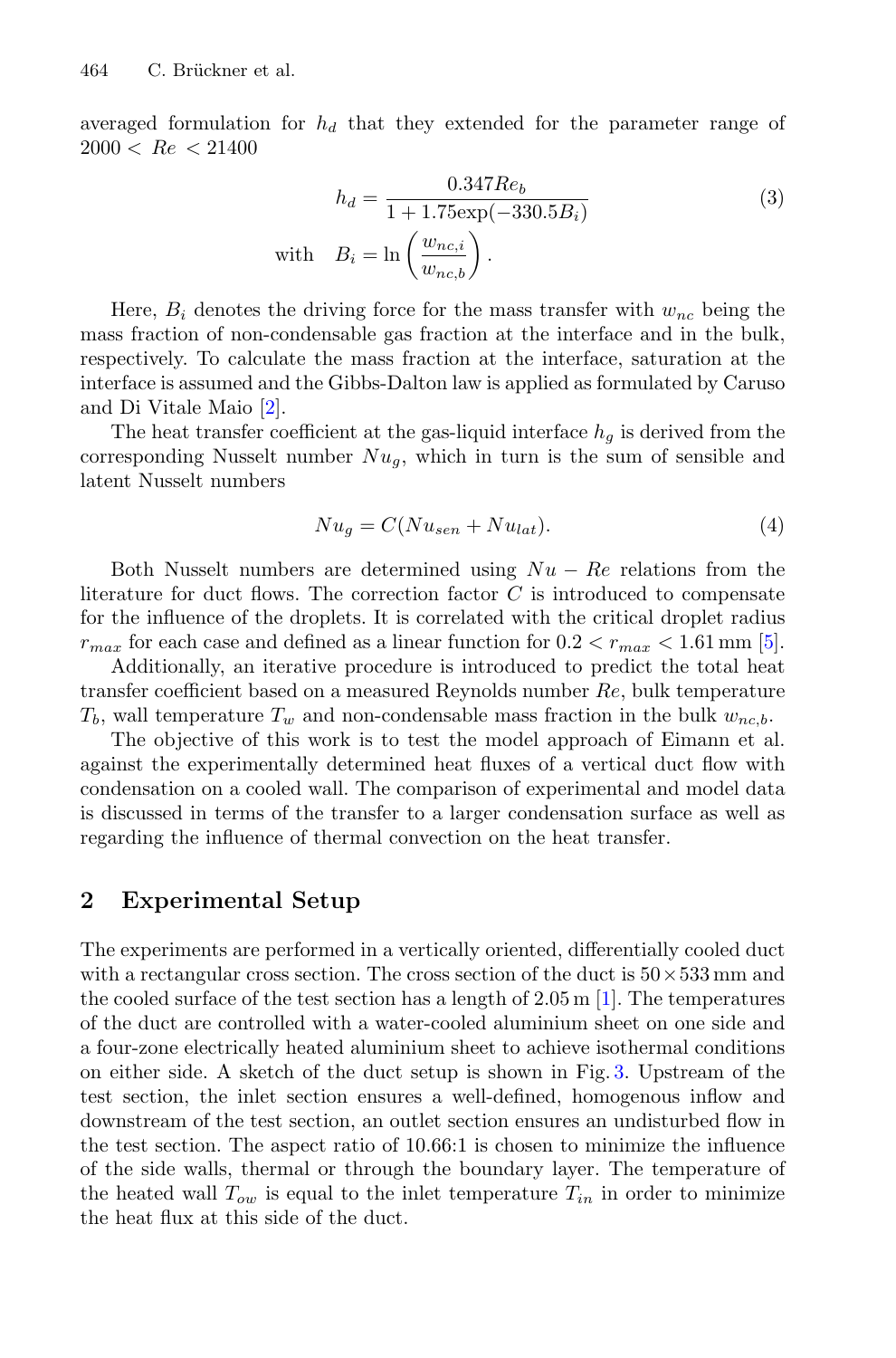

<span id="page-4-0"></span>**Fig. 3.** Process flow diagram of the vertical duct with isothermally cooled wall  $(T_w)$ , blue) and isothermally heated opposite wall (T*ow*, red). (1) static mixer; (2) radial fan; (3) heat exchanger

The measurements are conducted for  $2000 < Re < 8000$ , an inlet temperature range of 27.5 °C to 35.5 °C and a relative humidity range of 30 % to 50% at the inlet. In total, 35 data points are collected. The temperature difference between cooled wall  $T_w$  and inlet temperature  $T_{in}$  was set to 26.5 K in all experiments to keep Gr in the order of  $2.4 \times 10^6$ . Further, Pr and Sc are at near constant levels at 0.75 and 0.65, respectively. With a variation of Re at constant  $Gr$ , the  $R_i$  yields 0.62 to 0.033.

#### **2.1 Thermal Balance**

To determine the heat flux of the experiment, the observed temperatures  $T_{in}$ ,  $T_o$ ,  $T_w$ , the dew point temperatures  $T_{dp,in}$ ,  $T_{dp,out}$  and the air mass flow  $\dot{m}_{air}$  are time-averaged and the thermal balance is

$$
\dot{q}_{air} = \dot{q}_t + \dot{q}_{lat} + \dot{q}_a,\tag{5}
$$

with the contributing total heat flux from fluid to the wall

$$
\dot{q}_t = h_t \mathcal{L}_{\text{test}} \mathcal{W}(T_{x,m} - T_w),\tag{6}
$$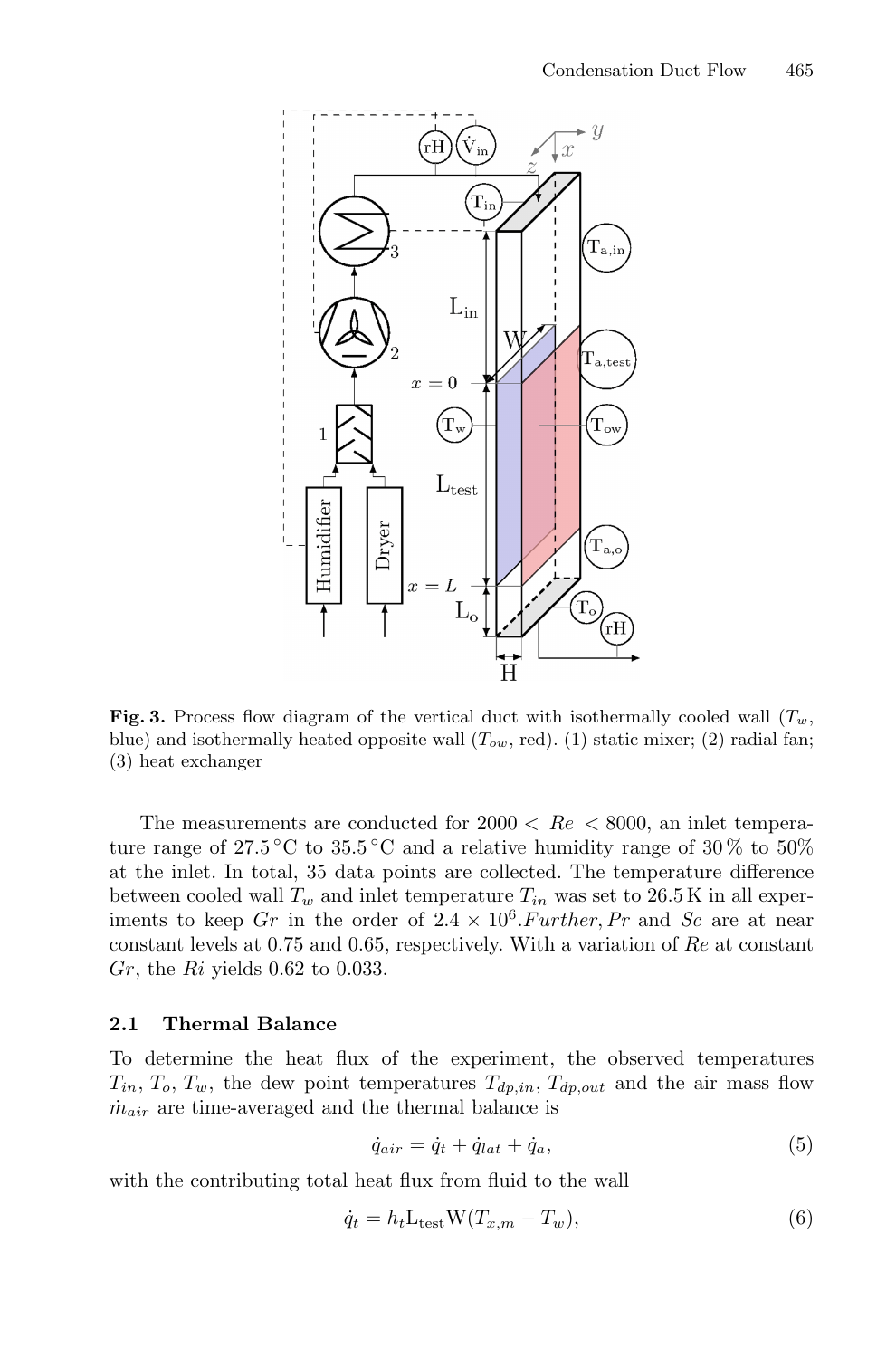heat flux due to the change in heat capacity of the air

$$
\dot{q}_{air} = \dot{m}_{air}(c_{p,in}T_{x,0} - c_{p,o}T_{x,L}),
$$
\n(7)

the latent heat flux, directly calculated from the condensate mass

$$
\dot{q}_{lat} = \dot{m}_c h_v,\tag{8}
$$

and the ambient heat flux through the side walls

$$
\dot{q}_a = h_{a,t} 2HL_{\text{test}} (T_{x,m} - T_{a,t}). \tag{9}
$$

The thermal balance is solved analytically with the idealisation of a spatially averaged heat transfer coefficient  $h_t$  for the total heat transfer from the fluid to the wall. The heat transfer coefficient  $h_t$  and the mean temperature  $T_{x,m}$  are then determined by iteration to match the observed outlet temperature [\[10\]](#page-10-1). All material properties are considered at the determined mean temperature  $T_{x,m}$ (Fig. [3\)](#page-4-0).

#### **2.2 Adjustment of the Droplet Force Balance**

Since the air flow in this experiment is in vertical direction, the contribution to the force balance for the droplets has to be adjusted compared to the horizontal flow in the Eimann model.

$$
F_g + F_s + F_D = 0\tag{10}
$$

The gravitational force  $F<sub>g</sub>$  and the drag force  $F_d$  act in the same direction, while the surface tension force  $F_s$  keeps the droplet on the wall. All three forces depend on the droplet radius  $r \vert 9$ :

$$
F_g = \varrho_{water} V(r) g \tag{11}
$$

$$
F_s = -\gamma \int_0^{2\pi} \zeta(r) \cos \theta \cos \phi \, d\phi \qquad (12)
$$

$$
F_D = \frac{1}{2} C_D \varrho_{air} u^2 A_{proj}(r)
$$
 (13)



**Fig. 4.** Vertical projection of the droplet geometry with  $\theta < 90^{\circ}$ Due to contact angles significantly deviating from 90 $^{\circ}$ , the volume  $V(r)$  is calculated for a spherical cap rather than a half sphere

$$
V = \frac{\pi}{3} r^3 (2 + \cos \theta)(1 - \cos \theta)^2.
$$
 (14)

The vertical projection area  $A_{proj}(r)$  of a droplet can be simplyfied to a circle segment

$$
A_{proj} = \frac{r^2}{2} \left( 2\bar{\theta} - \sin(2\bar{\theta}) \right). \tag{15}
$$

The mean contact angle  $\bar{\theta}$  has a limited validity and can only be used for small deformations due to gravity.

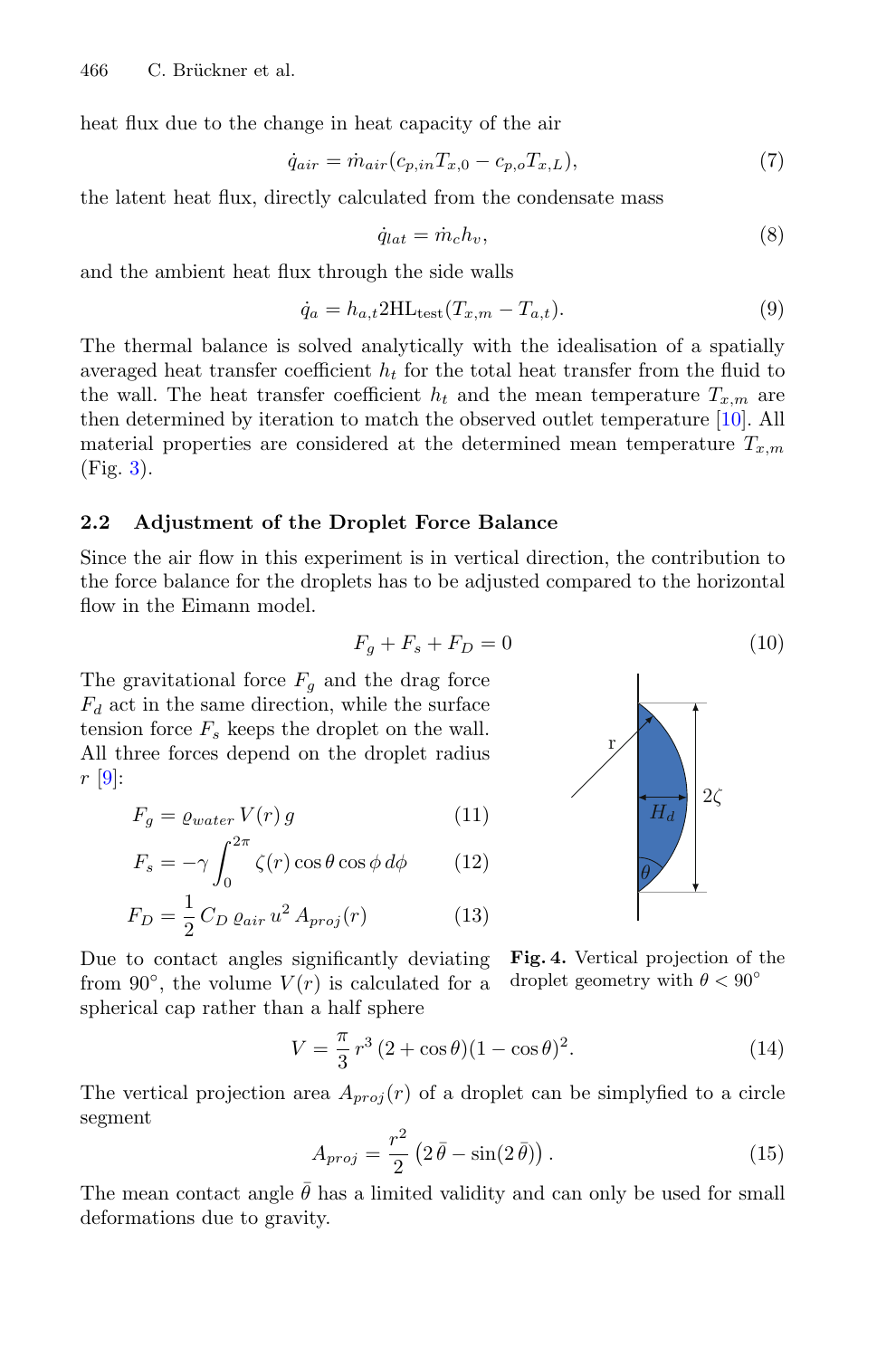### **3 Results**

The first step of the model approach was to identify the force balance of the droplet in order to determine the critical droplet radius  $r_{max}$ . In the experiment, an otherwise untreated anodized aluminium plate was used as condensation surface. The contact angle  $\theta$  was measured to be  $63.3° \pm 15°$  at 18 positions of the surface in a horizontal position. Three sample droplets are shown in Fig. [5](#page-7-0) revealing the large spread of contact angles at different positions of the condensation surface. The high variance comes with the large area as well as the long-term use of the aluminium plate and is seen as a more realistic, commonplace condensation surface.

The maximum radii for the different Re as calculated via the force balance and determined experimentally are shown in Fig. [6](#page-7-1) for all cases. The force balance gives a similar radius of 3.6 mm for all cases. In the experiment, the maximum radius observed was smaller with values from 2 mm to 2.8 mm. Since the contact angle is significantly smaller than 90◦ for single droplets and further distorted through coalescence, this difference in radius does not translate into a major difference of the droplet forces. It does, however, significantly impact Eimanns correction factor C, which is only defined up to 1.61 mm and will be discussed further with the total heat transfer.

The experiment provides a direct method of calculating the total condensate mass using the thermal balance. The comparison of the measured latent heat and the projected latent heat by the correlation taken from the VDI Heat Atlas [\[6](#page-9-6)] is shown in Fig. [7](#page-7-2) in case of an inlet temperature of  $T_{in} = 31.5 \degree C$ . For the lower Re, the predicted latent heat transfer is too small (Fig. [7a](#page-7-2) and [7b](#page-7-2)). While the correlation does consider the transition from laminar to turbulent flow, it does not consider the additional influence of thermal convection introduced to the flow by the cooled wall.

Since the temperature difference, and therefore the Grashof number, is constant for all cases, the influence of the thermal convection is larger at lower Re, where the forced convection is not yet dominant  $(0.13 < Ri < 0.62)$ . In this case, the thermal convection leads to an increased latent heat transfer, probably caused by the accelerated air close to the wall. Due to continuity, the acceleration in the boundary layer leads to a deceleration in the bulk flow and thus to a longer dwell time of the humid air. To compensate for the thermal convection, a modified latent Nusselt number was formed using Ri

$$
Nu_{lat}^* = (1 + C_{Ri} Ri)Nu_{lat} \quad \text{with } C_{Ri} = 3.012. \tag{16}
$$

The correction factor  $C_{Ri} = 3.012$  fits the experiment data best.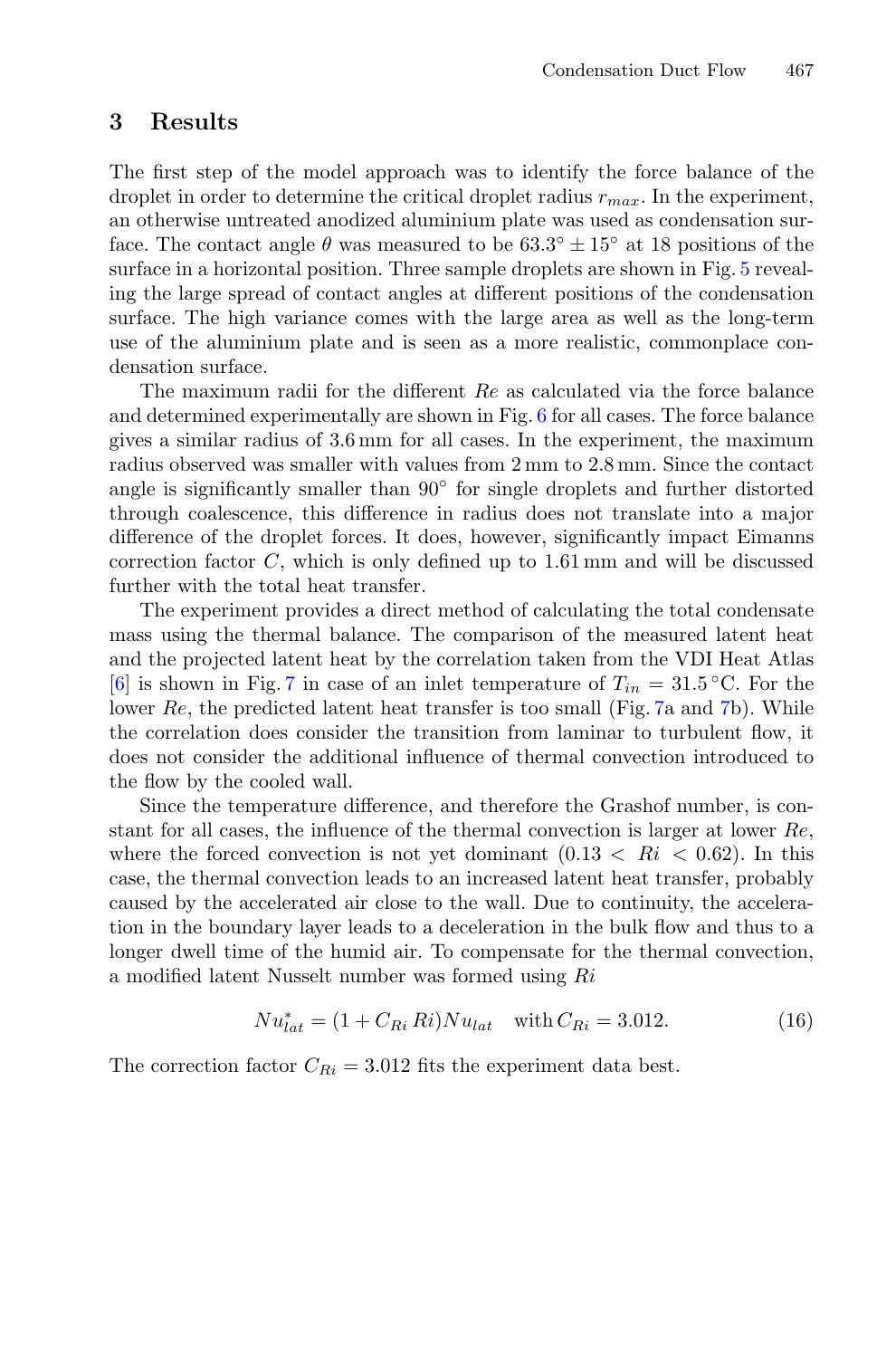

<span id="page-7-0"></span>**Fig. 5.** Various contact angle samples on horizontal surface



<span id="page-7-1"></span>**Fig. 6.** Critical droplet radius r*max* over the Re for all cases



<span id="page-7-2"></span>**Fig. 7.** Nusselt number for latent heat transfer over relative humidity for Re at varying velocities at  $T_{in} = 31.5 \degree C$ . The relative uncertainty of Nu is at approx. 3.5% (still inside the square mark)

For the highest  $Re$ , the influence of thermal convection is very small  $(Ri =$ 0.036) and thus, the prediction fits reasonably well with the measured latent heat transfer (Fig. [7c](#page-7-2) and [7d](#page-7-2)). In all four cases, the prediction is more accurate for the lower relative humidity. This might be an indicator, that even for these comparably low relative humidities, the fog formation has a relevant influence that has to be taken into account.

Figure [8](#page-8-0) shows the Nusselt number for the total heat flux from the humid air to the cooled wall for the experiment and the model in two configurations. The first uses the critical radius observed in the experiment, and the second uses the droplet height  $H_d$  instead. For the observed contact angles, the droplet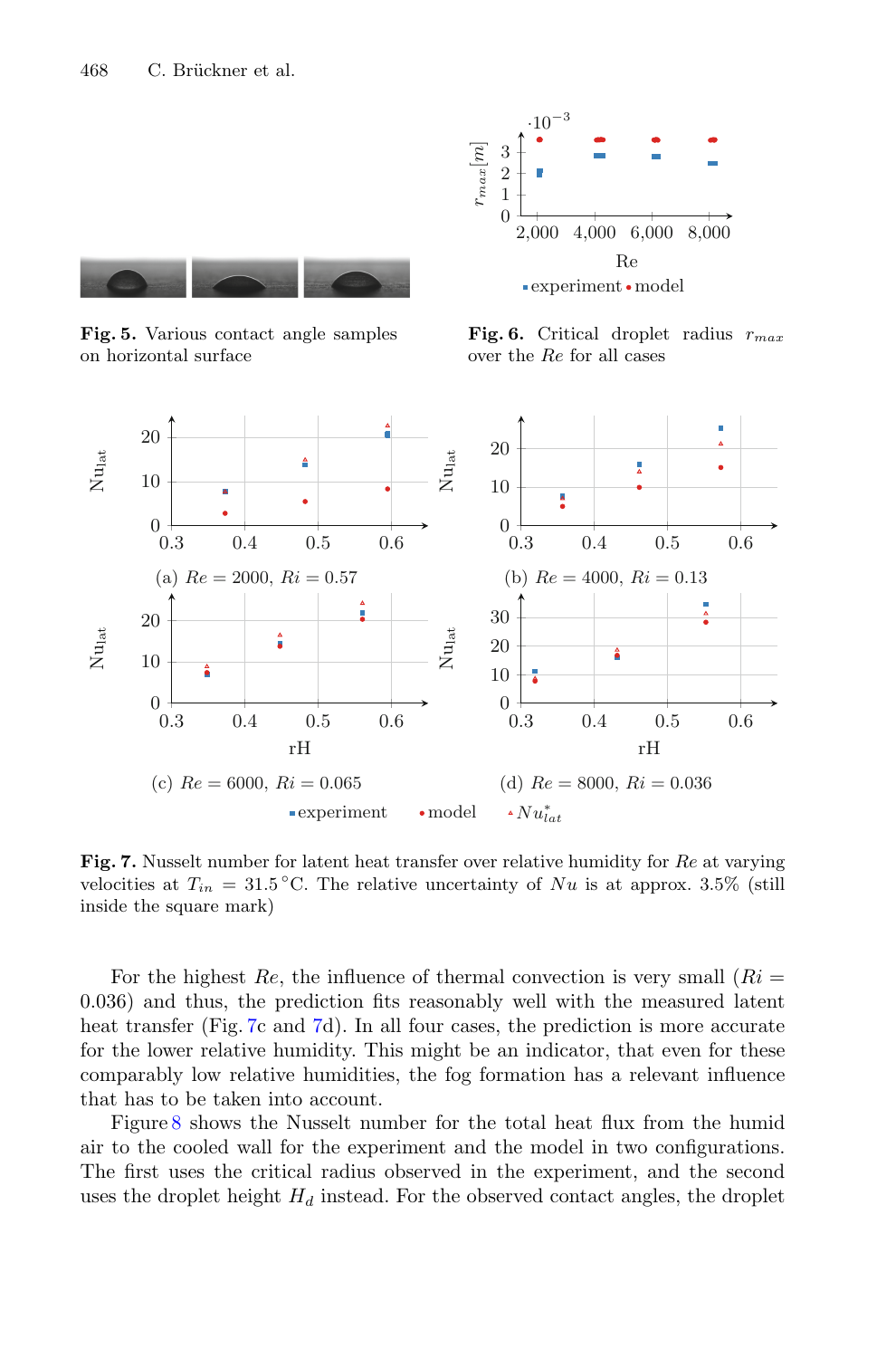

<span id="page-8-0"></span>**Fig. 8.** Nusselt number for total heat transfer over relative humidity for Re at varying velocities at  $T_{in} = 31.5\,^{\circ}\mathrm{C}$ 

height and radius diverge significantly compared to the idealised 90<sup>°</sup> originally used in the model. Since the correction factor is intended for the deviation from a homogenous film, the droplet height appears to be a reasonable replacement. For Re 2000 in Fig. [8a](#page-8-0), the model prediction using the critical radius shows reasonable agreement. For the other cases  $Re\ 4000$ ,  $Re\ 6000$  and  $Re\ 8000$  (Fig. [8b](#page-8-0), [8c](#page-8-0) and [8d](#page-8-0)), the predicted heat transfer amounts to two or three times the value of the experiment. Using the model with the droplet height results in much better agreement in these cases, even though the model still overpredicts the Nusselt number at Re 6000 and Re 8000. In combination with the information about the latent heat transfer, the deviation at Re 6000 and Re 8000 shows that the predicted sensible heat is too high, especially for the higher relative humidities. The Re 2000 case adjusted to the missing latent heat would still not agree better with the observed droplet radius, but again the influence of thermal convection is not accounted for by the model.

Based on these results, the droplet height is a more suitable substitute for the critical radius in cases with contact angles  $\theta$  smaller than 90 $\degree$ 

$$
H_{d,max} = r_{max} \left( 1 - \cos(\bar{\theta}) \right). \tag{17}
$$

## **4 Conclusion**

Condensation heat transfer in a mixed convective duct flow has been studied experimentally and the results have been compared to a prediction model for dropwise condensation based on the diffusion layer model. The measurements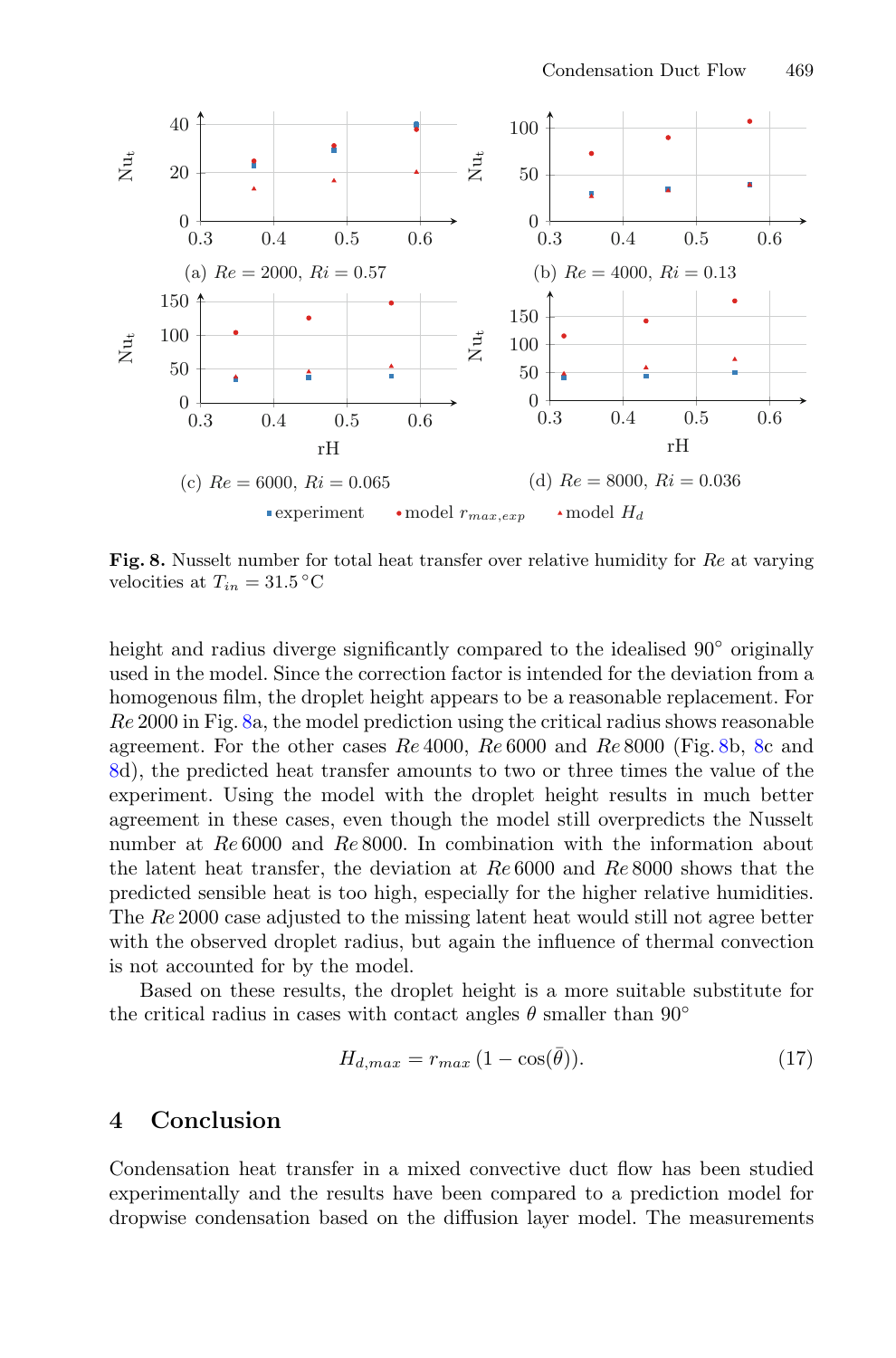show an increase of the latent and sensible heat transfer with increasing relative humidity and humid air velocity. The prediction model was adjusted to the differing experimental geometry and flow direction as well as to the droplet characteristics. The comparison of the latent heat revealed a significant influence of the thermal convection and a correction based on the Richardson number  $Ri$ is introduced.

The maximum droplet radius as the core parameter in the prediction model was replaced by the corresponding droplet height in order to adjust the model to be used with contact angles smaller than 90◦. While this still leads to an overprediction of the sensible heat transfer, especially for higher relative humidities, it shows reasonable agreement with the experimental data. The remaining overprediction is attributed to the depletion of water vapour over the condensation surface. This effect has to be further analysed in the future in order to find an equivalent droplet height that factors in the effect of both, surface and condensation rate.

**Acknowledgement.** The authors like to thank Annika Köhne and Konstantin Niehaus for their contribution to this paper.

# **References**

- <span id="page-9-5"></span>1. Brückner, C., Bahavar, P., Westhoff, A., Wagner, C.: Reynolds number dependency of the heat and mass transfer in mixed convective duct flow with condensation at a cooled wall. In: Dillmann, A., Heller, G., Krämer, E., Wagner, C., Tropea, C., Jakirli´c, S. (eds.) DGLR 2018. NNFMMD, vol. 142, pp. 523–532. Springer, Cham (2020). [https://doi.org/10.1007/978-3-030-25253-3](https://doi.org/10.1007/978-3-030-25253-3_50) 50. ISBN 978-3-030-25253-3
- <span id="page-9-1"></span>2. Caruso, G., Di Maio, D.V.: Heat and mass transfer analogy applied to condensation in the presence of noncondensable gases inside inclined tubes. Int. J. Heat Mass Transfer **68**(1–3), 401–414 (2014). [https://doi.org/10.1016/j.ijheatmasstransfer.](https://doi.org/10.1016/j.ijheatmasstransfer.2013.09.049) [2013.09.049.](https://doi.org/10.1016/j.ijheatmasstransfer.2013.09.049) ISSN 00179310
- <span id="page-9-2"></span>3. Danilo, S., Dominique, C., Frédéric, P.: Experimental dropwise condensation of unsaturated humid air - influence of humidity level on latent and convective heat transfer for fully developed turbulent flow. Int. J. Heat Mass Transfer **102**, 846–855 (2016). [https://doi.org/10.1016/j.ijheatmasstransfer.2016.06.001.](https://doi.org/10.1016/j.ijheatmasstransfer.2016.06.001) ISSN 00179310
- <span id="page-9-4"></span>4. Eimann, F., Zheng, S., Philipp, C., Fieback, T., Gross, U.: Convective dropwise condensation out of humid air inside a horizontal channel - experimental investigation of the condensate heat transfer resistance. Int. J. Heat Mass Transfer **127**, 448–464 (2018). [https://doi.org/10.1016/j.ijheatmasstransfer.2018.08.015.](https://doi.org/10.1016/j.ijheatmasstransfer.2018.08.015) ISSN 00179310
- <span id="page-9-3"></span>5. Eimann, F., Zheng, S., Philipp, C., Omranpoor, A.H., Gross, U.: Dropwise condensation of humid air - experimental investigation and modelling of the convective heat transfer. Int. J. Heat Mass Transfer **154**, 119734 (2020). [https://doi.org/10.](https://doi.org/10.1016/j.ijheatmasstransfer.2020.119734) [1016/j.ijheatmasstransfer.2020.119734.](https://doi.org/10.1016/j.ijheatmasstransfer.2020.119734) ISSN 00179310
- <span id="page-9-6"></span>6. Gnielinski, V., et al.: VDI Heat Atlas. VDI Gesellschaft Verfahrenstechnik und Chemieingenieurwesen, 2nd edn (2010). [https://doi.org/10.1007/978-3-540-77877-](https://doi.org/10.1007/978-3-540-77877-6_94) 6 [94.](https://doi.org/10.1007/978-3-540-77877-6_94) ISBN 9783540778769
- <span id="page-9-0"></span>7. Huang, J., Zhang, J., Wang, L.: Review of vapor condensation heat and mass transfer in the presence of non-condensable gas. Appl. Thermal Engi. **89**, 469–484 (2015). [https://doi.org/10.1016/j.applthermaleng.2015.06.040.](https://doi.org/10.1016/j.applthermaleng.2015.06.040) ISSN 13594311